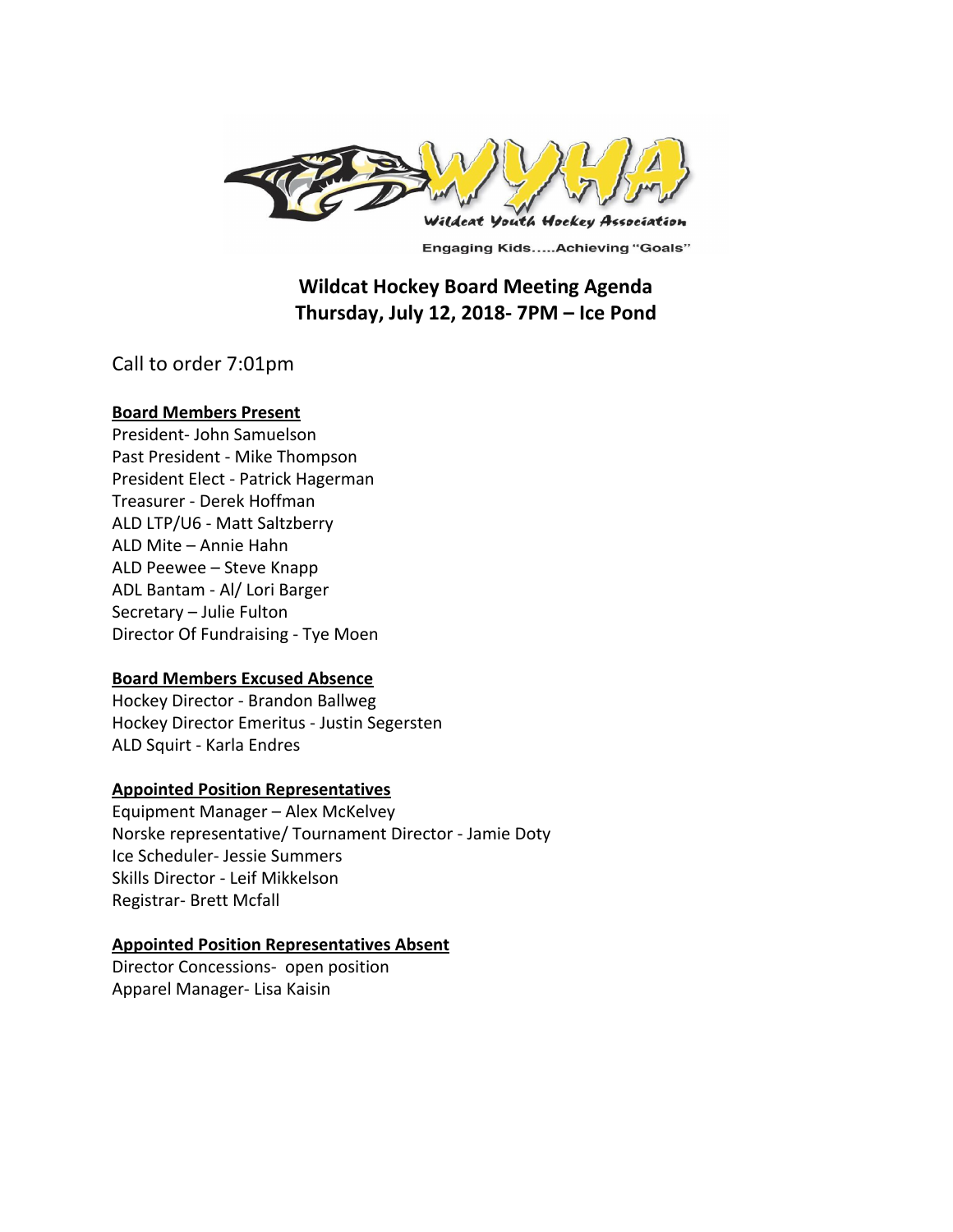#### **Member open forum -** none

**Approval of prior meeting minutes -** Derek Hoffman made the motion to approve the minutes, Jaime Doty second. Motion was approved unanimously.

#### **Additions to the agenda -** none

#### **Approval of agenda**

Julie Fulton made the motion to approve the agenda. Matt S second. Motion was approved unanimously.

# **Reports by Appointed Board Members Equipment Manager:**

● nothing to report

#### **Apparel:** not present

● Alex M will take inventory of Mite Jerseys

#### **Registrar:**

● Registration will open first week in August

#### **Ice scheduler:**

- September and October ice times completed and waiting on Don to approve
- No home games February Ice Pond hosting Cam Am tourney
- Wildcats will play Thanksgiving weekend but not on winter break

#### **Tournament Director:**

- Parades, Defo complete; Waunafest and Susie the Duck in Lodi upcoming
- Wildcat Classic Mites and Squirts; Friday/ Saturday in October

## **Director of Concessions:**

- **●** Position remains open however, Alan Schmid might be willing to take position until January - Jaime Doty has volunteer to help at that point
- Jaime gave presentation on new software that she has designed to help track volunteer hours- she is asking for permission to have access to Wildcat Website to build it in

## **Skills Director:**

- Grant request for Mite boards completed
- New programs for 2018-2019 body contact training and stick handling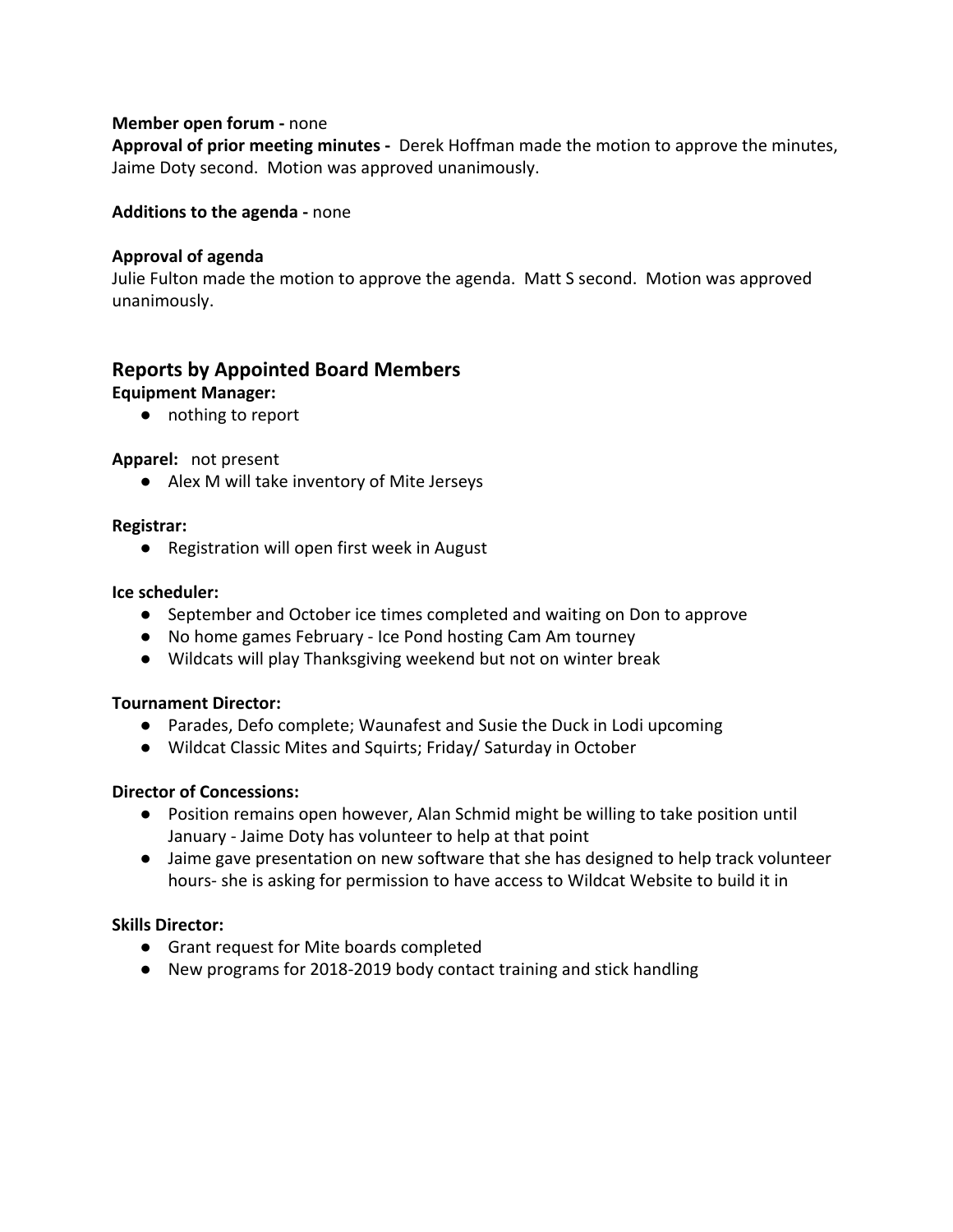# **Board Reports:**

## **Treasurer:**

- Financials- income statement and balance sheet
- Approval of bills: no bills to pay

## **President:**

- WAHA Annual Meeting date: Aug 3-4th send coaches and board members
- New Board members transition of knowledge confirmed
- Communication, Newsletter from President to be sent out to Wildcat families

## **LTS/LTP/ U6 ALD:** nothing to report

**Mite ALD:** 8U Mite teams will be registered for West Bend Tournament

**Squirt ALD:** absent

**Peewee ALD:** requested list of expected skaters from registrar

**Bantam ALD:** requested list of expected skaters from registrar

\*\*\* Squirt, PeeWee, and Bantam ALDs will have a pre-season meeting with President

## **Fundraising:**

- Golf outing sponsors almost full, need more golfers
- Raffle license applied for
- Bucky Books Eric Anderson
- Wildcat Classic Beer, Chuck-a-puck, brats (Jaime has secured donated brats)

## **Secretary:**

- Website contact info has been updated
- Board Handbook finalized will be sent to Board members
- Parent Handbook currently editing finalized at August mtg

## **Hockey Director / Hockey Director Elect:**

- Update on tryouts
	- earlier will start September 9th
	- 2 tryout dates for each skater, some bubble
	- Skaters at top and bottom will be eliminated from one or both tryouts

## **President Elect:**

- Crossovers closing 8/15/18, no buyer
- Ice Pond skate sharpening??
- Midget representative to Board will be Jason Bentley coach